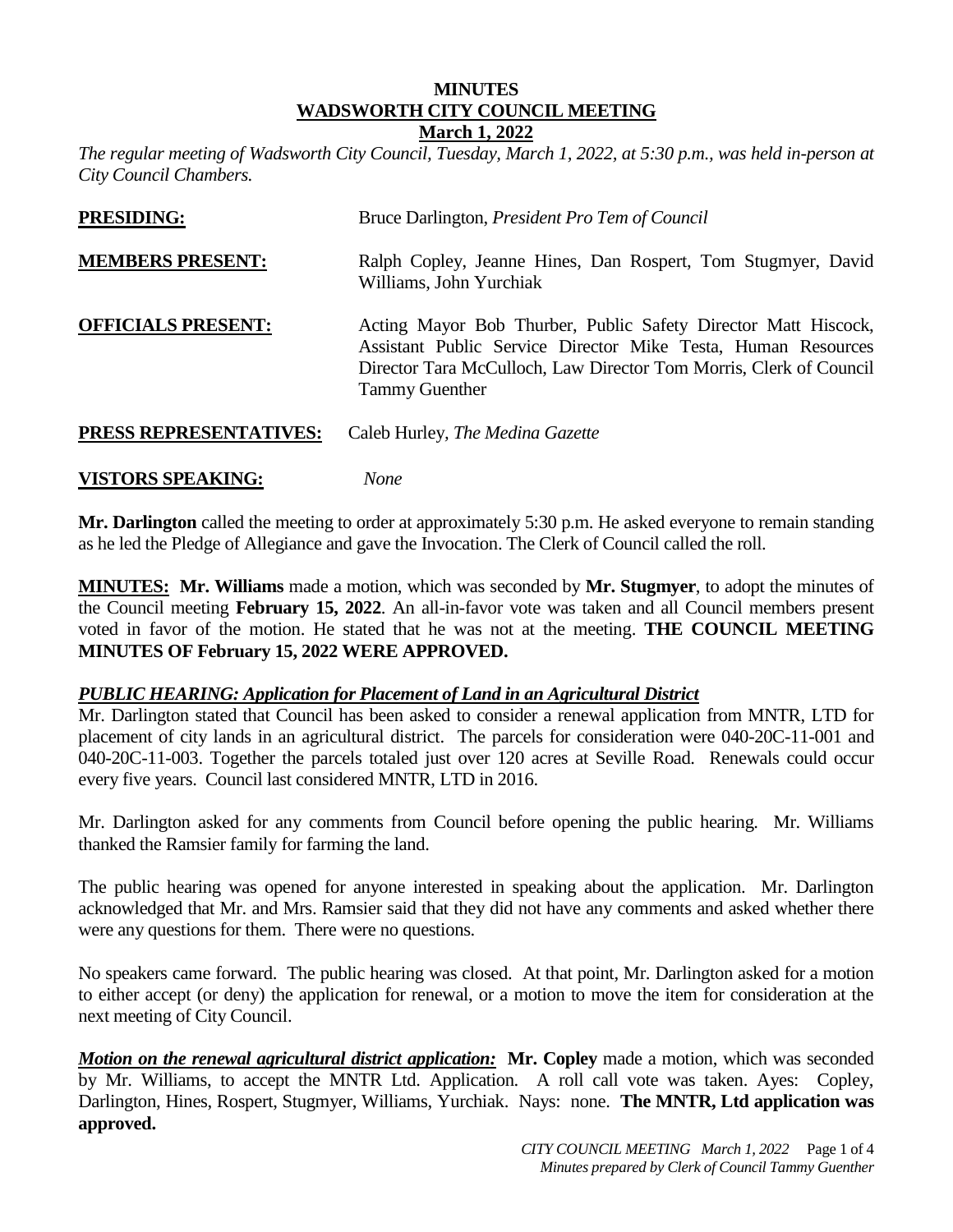Mr. Darlington told the Ramsiers that he hoped they had a good crop that year.

# **VISITORS SPEAKING:** *None*

# **CORRESPONDENCE:** *None*

## *EXECUTIVE SESSION:* Mr. Darlington asked for a motion to enter executive session.

**Mr. Yurchiak** made a motion, which was seconded by Mr. Copley, to hold an executive session for the purpose of the consideration of preparing for and reviewing negotiations or bargaining sessions with city employees concerning their compensation or other terms and conditions of their employment. The Clerk called the roll. Ayes: Copley, Hines, Stugmyer, Williams, Darlington, Yurchiak, Rospert. Nays: none. **City Council entered executive session at approximately 5:36 p.m.**

**The executive session was adjourned and the regular Council meeting resumed at approximately 5:46 p.m.**

## *LEGISLATION***:**

*The following legislation was read for the first time and acted upon as follows:*

## **ORDINANCE NO. 22-014 (1<sup>st</sup> RDG.): AN ORDINANCE LEVYING SPECIAL ASSESSMENTS FOR THE REPAIRING, REPLACEMENT, OR CONSTRUCTION OF CERTAIN SIDEWALKS**

- Sponsored by Council Member David Williams
- Forwarded by Public Ways Committee February 14, 2022

Mr. Williams made a motion, which was seconded by Mr. Copley, to place Ordinance No. 22-014 on second reading. An all in favor vote was taken and all Council members voted in favor of the motion. **Ordinance No. 22-014 advanced to second reading for the Council meeting of March 15, 2022.**

## **ORDINANCE NO. 22-015 (1st RDG.): AN ORDINANCE AUTHORIZING THE MAYOR TO ENTER INTO A COMMUNITY REINVESTMENT AREA AGREEMENT WITH ECS TUNING, LLC** A**ND DECLARING AN EMERGENCY**

- Sponsored by Council Member Thomas Stugmyer
- Forwarded by the Economic Development & Planning Committee February 14, 2022

Mr. Stugmyer stated that the schools discussed the CRA in executive session at their last board meeting. They would be talking about it again at their next meeting and making a decision. He would move it to the next reading until their decision was received.

Mr. Stugmyer made a motion, which was seconded by Mr. Williams, to place Ordinance No. 22-015 on second reading. An all in favor vote was taken and all Council members voted in favor of the motion. **Ordinance No. 22-015 advanced to second reading for the Council meeting of March 15, 2022.**

## **ORDINANCE NO. 22-016 (1st RDG.): AN ORDINANCE AUTHORIZING AND DIRECTING THE DIRECTOR OF PUBLIC SERVICE TO ADVERTISE FOR AND RECEIVE BIDS AND ENTER INTO A CONTRACT FOR PEBBLE LIME FOR THE CITY OF WADSWORTH WATER TREATMENT PLANT AND DECLARING AN EMERGENCY**

• Sponsored by Council Member Bruce Darlington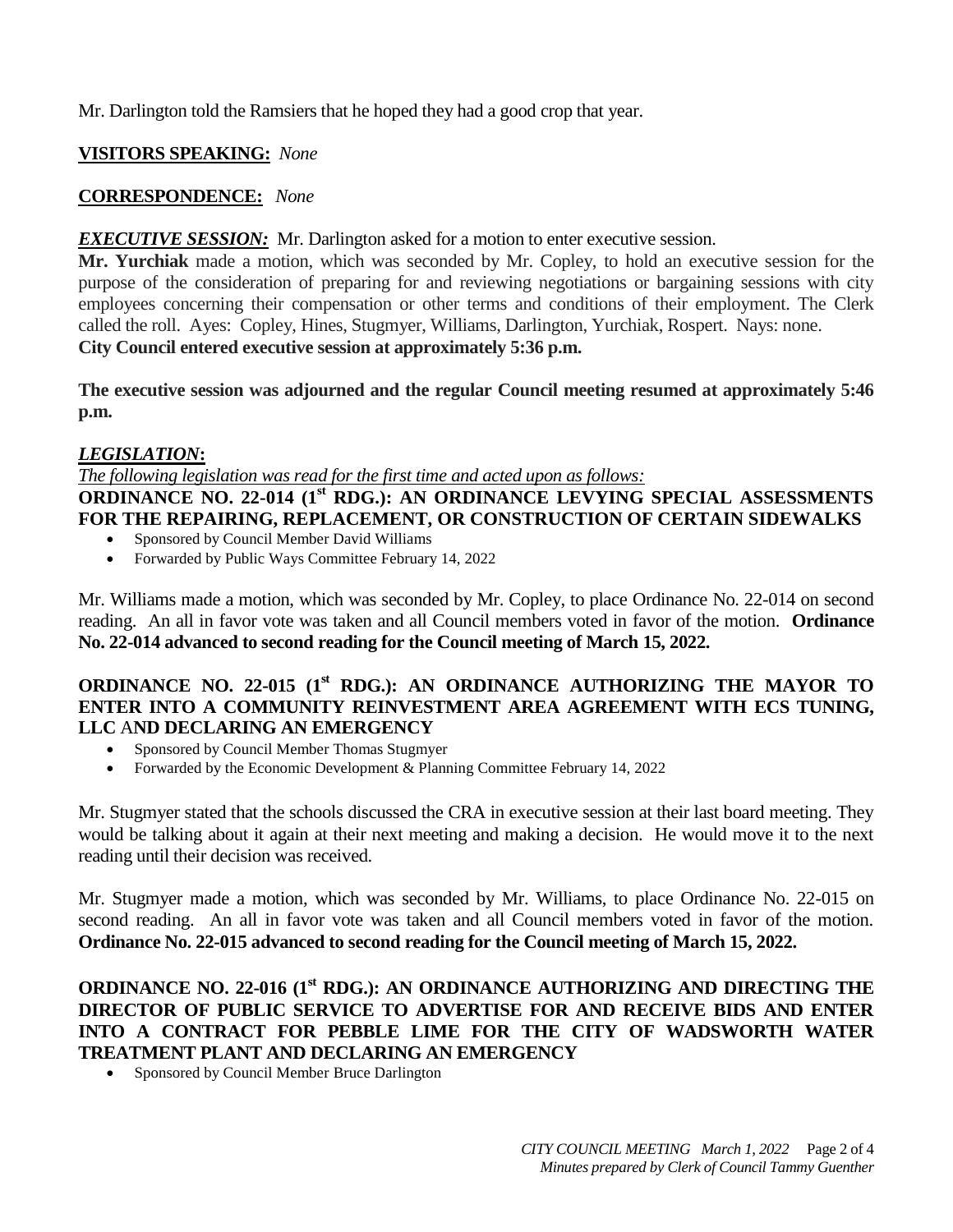Mr. Darlington asked the Assistant Public Service Director, Mr. Testa, whether he had anything to tell them about the ordinance, or should Mr. Darlington offer what he knew. Mr. Testa believed the material was something the City would normally obtain quotes for each year. But the prices had gone up to the point that they thought it would pass the \$50,000 threshold so they asked for the legislation.

Mr. Copley observed that the ordinance was not to exceed \$85,000. He asked what they paid last year. Mr. Darlington said that Mr. Patrick told him it was under \$50,000 last year and it had gone up 30%.

Mr. Darlington asked Public Service Committee member Hines to handle the legislation by suspending the rules first.

Mrs. Hines made a motion, which was seconded by Mr. Yurchiak, to suspend the three reading rule on Ordinance No. 22-016. A roll call vote was taken. Ayes: Copley, Hines, Stugmyer, Williams, Darlington, Yurchiak, Rospert. Nays: none. Mrs. Hines called the question. Mr. Darlington called for a vote. A roll call vote was taken. Ayes: Hines, Stugmyer, Williams, Darlington, Yurchiak, Rospert, Copley. Nays: none. **Ordinance 22-016 declared to have been adopted March 1, 2022.**

#### **22-017 (1st RDG.): AN ORDINANCE APPROVING THE EXECUTION OF A JOB CREATION GRANT PROGRAM AGREEMENT WITH ECS TUNING LLC CONSISTENT WITH THE GUIDELINES ATTACHED TO ORDINANCE 20-095 AND DECLARING AN EMERGENCY**

- Sponsored by Council Member Thomas Stugmyer
- Discussed by the Economic Development & Planning Committee February 14, 2022

Mr. Stugmyer explained that the ordinance went along with the previous one for ECS Tuning. In their application, the company agreed to certain goals each year for job creation, which was looked at each year. If the goals were met for 10 years, it was a 40% tax abatement. The Economic Development Committee looked at it each year and if the goals were not met, a lesser percentage was received. The amounts were monitored every year by them for 10 years. Based on the review by the schools, Mr. Stugmyer would put it on the next reading.

Mr. Stugmyer made a motion, which was seconded by Mr. Williams, to place Ordinance No. 22-017 on second reading. An all in favor vote was taken and all Council members voted in favor of the motion. **Ordinance No. 22-017 advanced to second reading for the Council meeting of March 15, 2022.**

## **22-018 (1st RDG.): AN ORDINANCE AUTHORIZING THE MAYOR AND THE DIRECTOR OF PUBLIC SAFETY OF THE CITY OF WADSWORTH, OHIO TO ENTER INTO CONTRACTS WITH THE OHIO PATROLMEN'S BENEVOLENT ASSOCIATION IN REGARD TO PATROL OFFICERS AND DISPATCHERS IN THE WADSWORTH POLICE DEPARTMENT AND DECLARING AN EMERGENCY**

- Sponsored by President of Council Bob Thurber
- Discussed in Executive Session March 1, 2022

Mr. Copley made a motion, which was seconded by Mr. Williams, to suspend the three reading rule on Ordinance No. 22-018. A roll call vote was taken. Ayes: Stugmyer, Williams, Darlington, Yurchiak, Rospert, Copley, Hines. Nays: none. Mr. Copley called the question. Mr. Darlington called for a vote. A roll call vote was taken. Ayes: Williams, Darlington, Yurchiak, Rospert, Copley, Hines, Stugmyer. Nays: none. **Ordinance 22-018 declared to have been adopted March 1, 2022.**

That concluded the legislation for the evening.